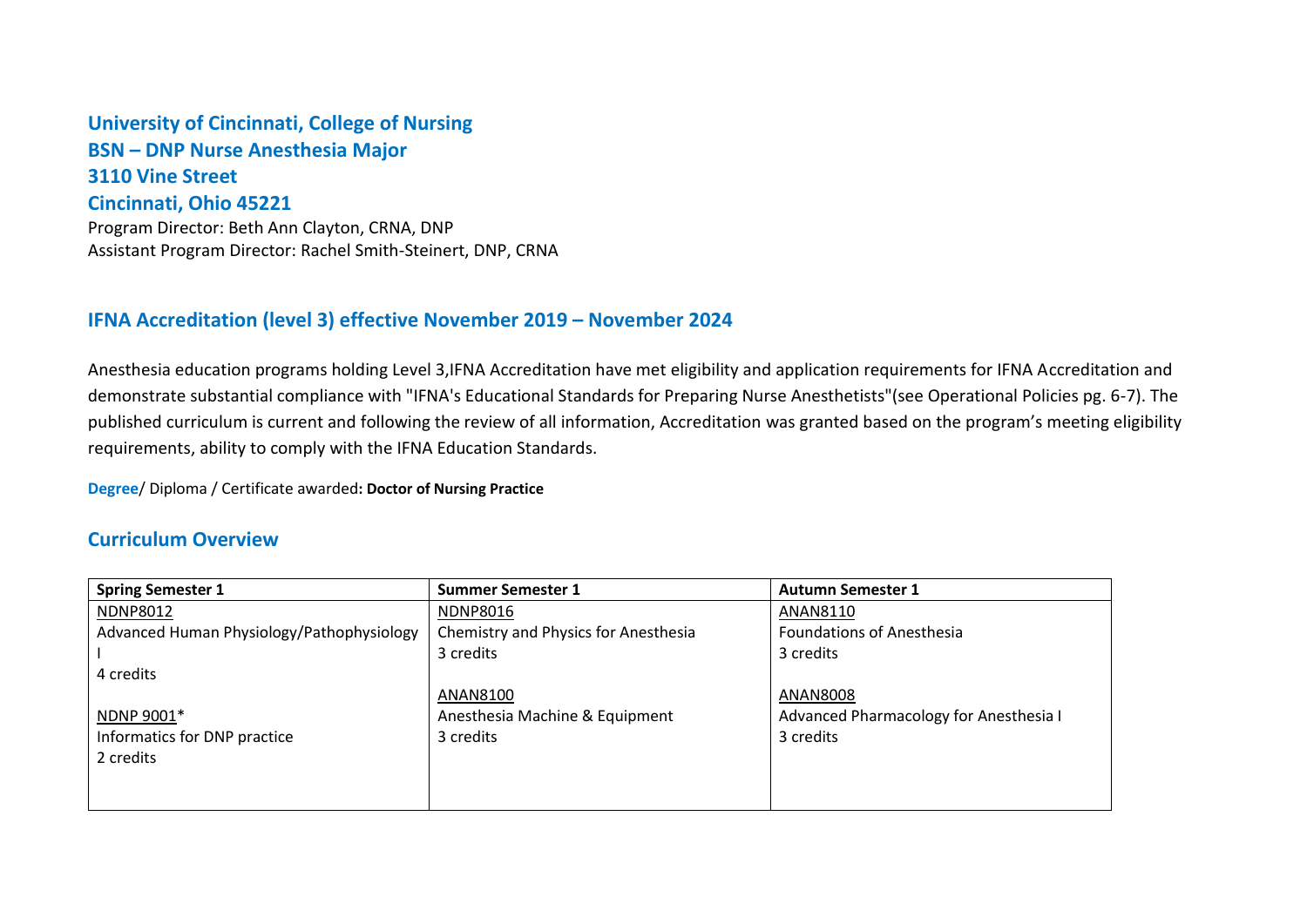| NDNP 8010*                              | <b>NDNP8014</b>                                                                                                                                                                                                                                                                                   |
|-----------------------------------------|---------------------------------------------------------------------------------------------------------------------------------------------------------------------------------------------------------------------------------------------------------------------------------------------------|
| Finance and Economics of Health Care    | Advanced Human Physiology/Pathophysiology                                                                                                                                                                                                                                                         |
| 3 credits                               | $\mathsf{I}$                                                                                                                                                                                                                                                                                      |
|                                         | 4 credits                                                                                                                                                                                                                                                                                         |
|                                         |                                                                                                                                                                                                                                                                                                   |
| <b>NURS 8002</b>                        |                                                                                                                                                                                                                                                                                                   |
| Theoretical Basis of Clinical Reasoning | NDNP 9006*                                                                                                                                                                                                                                                                                        |
| 3 credits                               | <b>Essentials of Research Methods for Evidence</b>                                                                                                                                                                                                                                                |
|                                         | <b>Based Practice</b>                                                                                                                                                                                                                                                                             |
|                                         |                                                                                                                                                                                                                                                                                                   |
|                                         | 4 credits                                                                                                                                                                                                                                                                                         |
|                                         |                                                                                                                                                                                                                                                                                                   |
|                                         |                                                                                                                                                                                                                                                                                                   |
|                                         | <b>NURS8020</b>                                                                                                                                                                                                                                                                                   |
|                                         | <b>Advanced Health Assessment</b>                                                                                                                                                                                                                                                                 |
|                                         | 3 credits, $(1 cr. = 3$ lab hrs)                                                                                                                                                                                                                                                                  |
|                                         |                                                                                                                                                                                                                                                                                                   |
|                                         | Total: 17 credits                                                                                                                                                                                                                                                                                 |
|                                         | <b>Autumn Semester 2</b>                                                                                                                                                                                                                                                                          |
|                                         | ANAN8135                                                                                                                                                                                                                                                                                          |
|                                         | ANP Anesthesia Internship III                                                                                                                                                                                                                                                                     |
|                                         | 4 credits                                                                                                                                                                                                                                                                                         |
|                                         |                                                                                                                                                                                                                                                                                                   |
|                                         | NDNP 9025*<br><b>DNP Practicum 1</b>                                                                                                                                                                                                                                                              |
|                                         | 3 credits                                                                                                                                                                                                                                                                                         |
|                                         |                                                                                                                                                                                                                                                                                                   |
|                                         | NURS8014*                                                                                                                                                                                                                                                                                         |
|                                         | Epidemiologic Methods in Healthcare                                                                                                                                                                                                                                                               |
|                                         | 3 credits                                                                                                                                                                                                                                                                                         |
|                                         |                                                                                                                                                                                                                                                                                                   |
|                                         |                                                                                                                                                                                                                                                                                                   |
|                                         |                                                                                                                                                                                                                                                                                                   |
|                                         | NDNP 9015*<br>Quality Improvement and Patient Safety<br>3 credits<br>Total: 15 credits<br><b>Summer Semester 2</b><br>ANAN8140<br>Regional Anesthesia<br>3 credits<br>ANAN8150<br><b>Obstetric and Pediatric Anesthesia</b><br>3 credits<br>ANAN8125<br>ANP Anesthesia Internship II<br>2 credits |